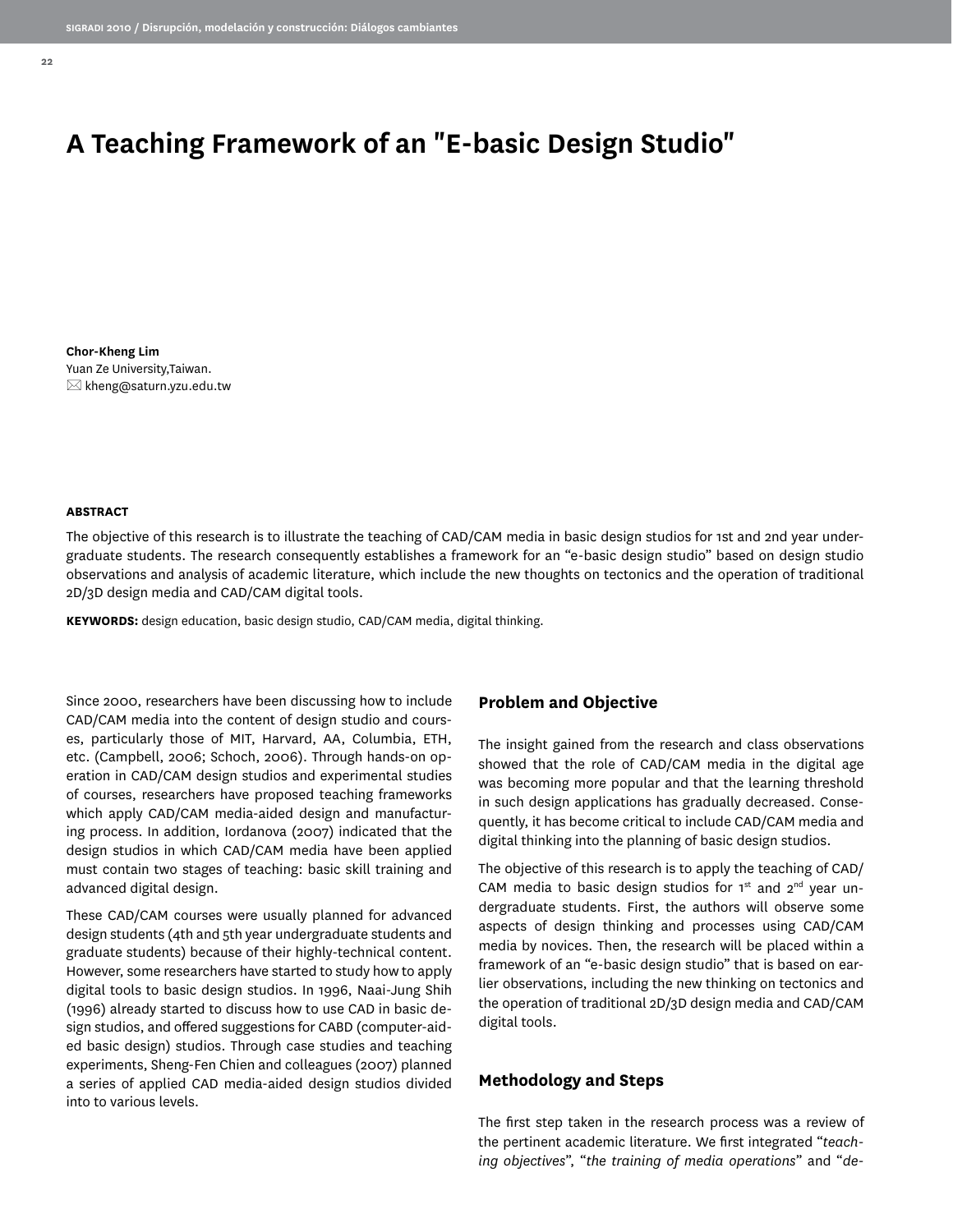*sign thinking*" for the traditional basic design studio. Then, we integrated the digital media operation and digital tectonics thinking based on the research of Iwamoto (2009) and Liu and Lim (2006). Based on these analyses, we defined "*the training of media operations*" and "*design thinking*" in both the traditional and digital design studios, in order to establish a preliminary framework for the "*e-basic design studio*".

In the second phase of the research we observed studio participants. It applies the preliminary teaching framework of "*e-basic design studio*" to a real course (second year undergraduate basic design studio at Department of Art and Design, YuanZe University) for two design projects. We obtained the data for analysis throngh video recordings and photographs. The teaching framework was modified according to the analysis and applied again in the second design project to validate its feasibility. Finally, we integrated an executable preliminary teaching framework for an "*e-basic design studio*" for design novices, which included the new tectonics thinking and the operation of traditional 2D/3D design media and CAD/CAM digital media.

# **Analysis of Step One: A Preliminary Framework for the "E-basic Design Studio"**

### *Traditional Basic Design Studios*

- Teaching objectives: current design education, which offers introductory level "basic design studios", originates from the design education founded by Walter Gropius in Bauhaus. At that time, six-month "elementary courses" were offered. They mainly contained "fundamental studies on form", "fundamental studies on materials", and "studies on composition" (Wang, 2003). And the teaching goal in these courses focused on concept and operation, development of students' creative thinking, as well as on all kinds of preliminary stages of professional training (Ni, 2009). This paper will focus on the teaching objectives of traditional basic design studios in the following three areas: design concepts and operation training, development of creative potential, and preliminary stages of professional design training.
- The training of media operations: design media used in traditional basic design studios are mainly sketches, handcrafted models, and photography. The tools for sketches include pencil, watercolor, etc. Naomi Asakura (1992) summarized the main materials used in 3D composition as paper board, clay, wood, metal, plastic, ceramics, and light. It is also very common to see students present their design ideas with photography or pictures. This research concludes that media application training found in traditional basic design studios can be divided into the following three items: sketches, handcrafted models, and photography.
- Design thinking: Shun-Chen Ni (2009) integrates several important operational practices in traditional basic de-

sign studios including simplification, 2D composition, 3D composition, and material studies. In these operational processes, "form" design thinking training is mainly to transform abstract conceptual thinking into 2D drawings, and then further transform it into 3D models. Students are trained to recognize and study the characteristics of different materials. In the process of 3D composition, construction methods of materials and structural relationships are taken into consideration. This research concludes that the training of design thinking found in traditional basic design studios can be identified in the following: form, materials, composition, structure, and construction.

### *Basic Digital Design Studios*

- Teaching objectives: this study attempts to train design novices familiar with digital design processes, so it is essential to teach the operation of digital tools in basic design studios. At the same time, design novices are trained to be familiar with the integration of traditional and digital design media in their design process. The digital basic design studio will extend the teaching objectives of traditional basic design studios; it will also add digital media training associated with computer courses or workshops. It contains the following two teaching objectives: digital design concepts and operation training, and integration of traditional and digital design media.
- Digital media operation: in digital design processes there are software and hardware being used as design media such as 2D image processing software like Photoshop and Illustrator, CAD software such as AutoCAD, Sketchup, 3dMax, Rhino, Maya, and CATIA, CAM machines such as laser cutters, rapid prototyping (RP), CNC, and 3D scanners. The applications of CAD/CAM design media enable the fabrication of physical models from complicated 3D model data precisely. Iwamoto (2009) concludes that there are 5 types of digital fabrication techniques: sectioning, tessellating, folding, contouring, and forming. This research concludes the media application training of digital basic design studios can be divided into the following three items: digital 2D drawings, digital 3D models, 3D CAM physical models such as laser-cut models using fabrication techniques like sectioning and folding, RP models using fabrication technique such as tessellating, and CNC models that use fabrication techniques such as contouring and forming.
- · Thoughts on digital tectonics: using different design media will change the way we think about the design process (Lim, 2003). In order to explore the tectonic thinking of using CAD/CAM media, Liu and Lim (2006) integrated a preliminary framework of new tectonics involving classic and digital thinking. It includes 5 traditional tectonics factors (joint, detail, material, structure, construction) and 4 digital tectonics factors (animation, generation, information, fabrication). Furthermore, through a cognitive experiment the author concluded that design thinking differed when using CAD/CAM media (laser cutter and RP) (Lim,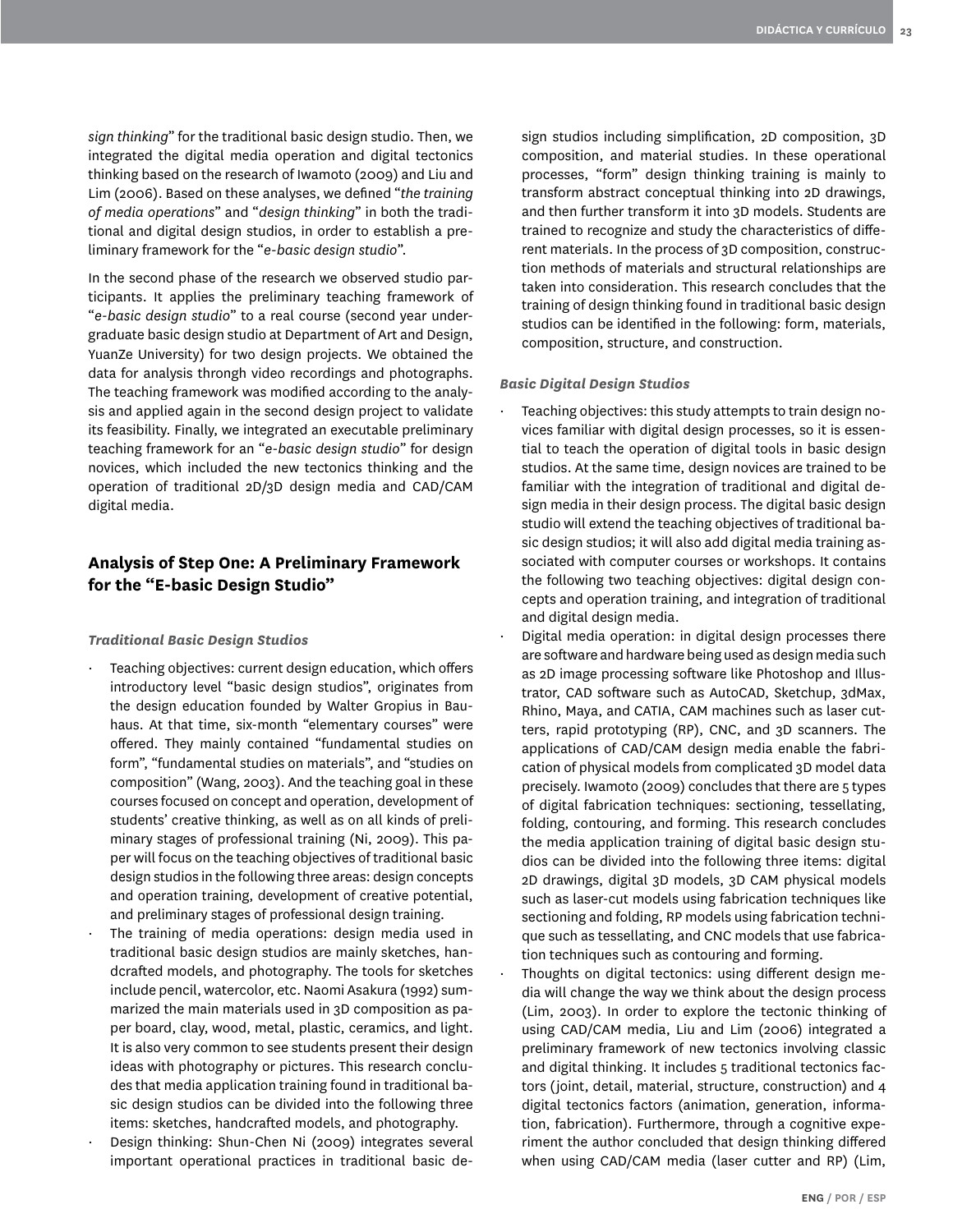2006). It is understand that the accuracy of digital tools enables designers to consider different aspects of detail, dimension and scale. Therefore, this research concludes that the thinking on digital tectonics can be divided into the following three items: digital form, where abstract concepts lead to different modeling methods, which leads to a new 3D model, which leads to a 3D CAM physical model (RP); digital tectonics which use laser cutters that are able to facilitate the design considerations of the material, structure and construction, as well as RP and CNC that are able to facilitate the design thinking of form; digital accuracy in which the "zooming" operation in CAD modeling can aid design thinking on detail and where the output of CAM physical model aids the design thinking of scale.

# **A Preliminary Framework for the "E-basic Design Studio"**

Following from the above analysis, this study presents a four module teaching framework that is divided into conceptual design, preliminary design, detail design and manufacture. In the early stages, especially the conceptual and preliminary design stages, we train students in the use of traditional design media. In addition, we teach the use of digital CAD/CAM media applied to model making, detail consideration, and module manufacture. In figure 1 we present a preliminary framework for the "e-basic design studio", which integrates the use of traditional 2D/3D design media with the use of digital CAD/CAM media (Fig. 1).

## **Analysis of Step Two: Participant Observations**

The "e-basic design studio" framework integrated in Step 1 was applied to a second year undergraduate design studio, which had 17 students. By video recording, photographing and collecting data, we obtained data from two design projects carried out during a semester (18 weeks). The teaching framework was modified according to the analysis and applied again in the second design project to evaluate the feasibility of its use. This study chose 5 students' results for analysis. The following describes the design processes and their results.

#### *Design Project 1: Transformer Furniture Design*

The design topic was to find natural patterns in nature, and then transform them into 3D designs of deformable multifunctional furniture, and to complete the design in a 1:1 physical model using acrylic and wood materials. The design media used were traditional design media (sketch, handcrafted model) and digital CAD/CAM media (AutoCAD 2D, laser cutter). The design outcomes are outlined in the following:

Module 1 (1 week): Conceptual design Figure 2a shows the designs presented by hand drawings, photographs, and Photoshop drawings.

|                                      | <b>Traditional 2D/3D media</b>  |                                                                       | Digital CAD/CAM media                                        |                                                                     |
|--------------------------------------|---------------------------------|-----------------------------------------------------------------------|--------------------------------------------------------------|---------------------------------------------------------------------|
|                                      | Media operation                 | Design thinking                                                       | Media operation                                              | Design thinking                                                     |
| Module1<br>(Conceptual Design)       | • Photography<br>• Sketch       | · Design concept                                                      |                                                              |                                                                     |
| Module2<br>(Preliminary Design)      | · Sketch<br>· Handcrafted model | $\bullet$ Form<br>• Material<br>· Composition                         | $\bullet$ CAD model                                          | · Digital Form<br>· Accuracy (detail, scale)                        |
| Module3<br>(Detail Design)           | · Sketch<br>· Handcrafted model | $\bullet$ Form<br>· Material<br>$\bullet$ Structure<br>• Construction | • CAD drawing<br>$\bullet$ CAD model<br>· CAM physical model | • Accuracy (detail, scale)<br>· Digital Form<br>· Digital tectonics |
| Module <sub>4</sub><br>(Manufacture) |                                 |                                                                       | · CAM physical model                                         | · Digital tectonics                                                 |

*Figure 1. A preliminary teaching framework of "e-basic design studio"*



*Figure 2. Design Project 1: transformer furniture design*

- Module 2 (4 weeks): Preliminary design Figure 2b shows the designs presented by hand drawings and handcrafted model.
- Module 3 (2 weeks): Detail design Figure 2c shows the designs presented by CAD drawings and handcrafted model.
- Module 4 (2 week): Manufacture Figure 2d shows the manufacture process. Students used laser cutter to cut the design components and assemble. Figure 2e shows the final 1:1 acrylic and wood model.

Based on the design outcomes, it can be seen that some students used a digitaltool (Photoshop) in module 1 to transform (copy, rotate, scale) the patterns. Becausethe students are just beginning to be trained in using CAD/CAM media, they stillused many handcrafted models in module 3 instead of making CAM models. As a result, we

modified the framework by adding "digital 2D drawing" in module 1, and adding a "3D CAM physical model" in module 2 to train the using of CAD/CAM media ahead.

### *Design Project 2: Personal Reading Space Design*

The design topic for this project was to interpret 1D text into 3D space design by reading short essays, develop a 3D personal reading space design based on body posture and text strokes,